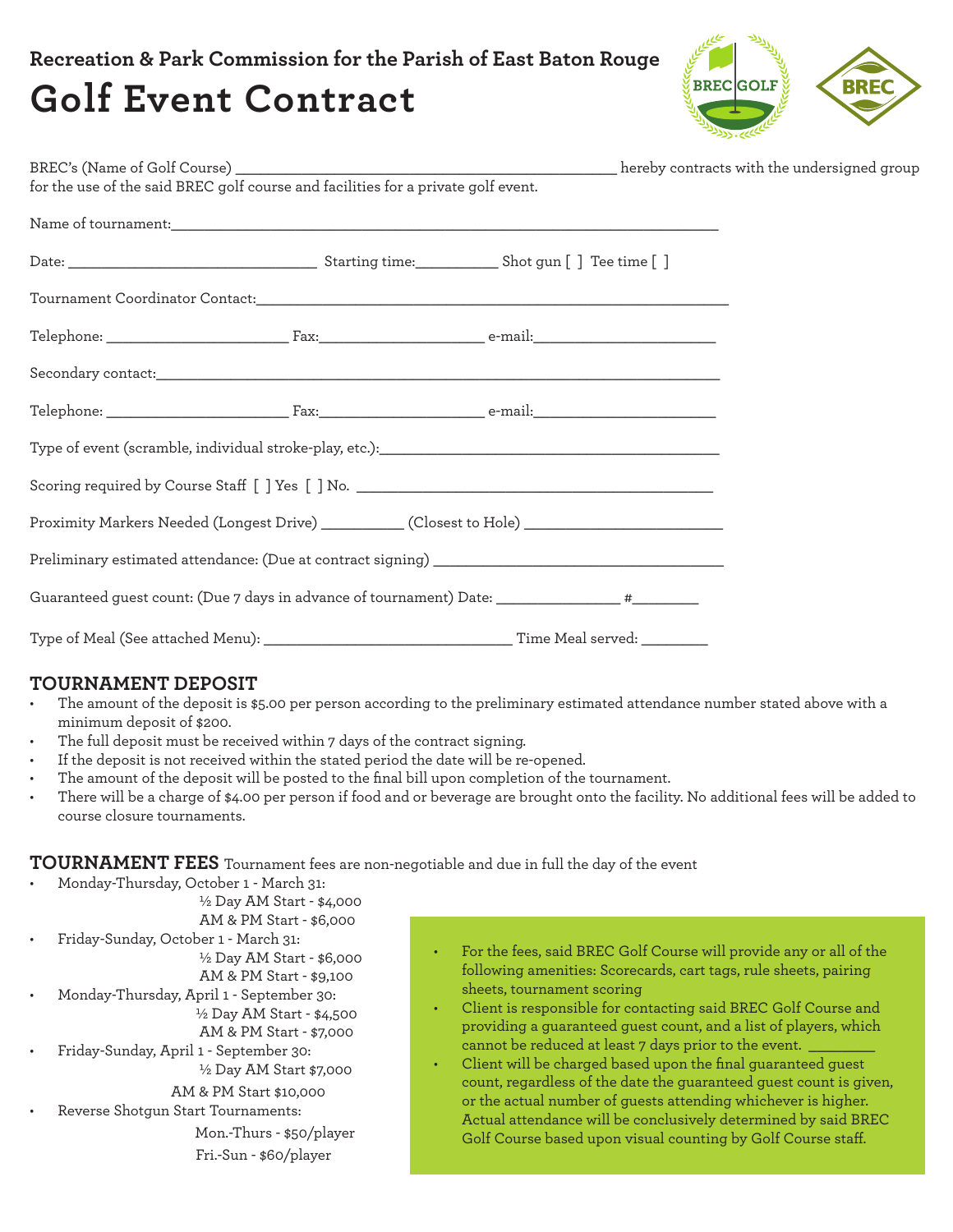# TOURNAMENT FEE WORKSHEET

|                                                                                                                           |                                                                                                                        | Total |  |
|---------------------------------------------------------------------------------------------------------------------------|------------------------------------------------------------------------------------------------------------------------|-------|--|
| MEAL FEES: # of guests __________ x Meal selected: ___________________________________ Price: \$__________ = \$__________ |                                                                                                                        |       |  |
|                                                                                                                           |                                                                                                                        |       |  |
|                                                                                                                           |                                                                                                                        |       |  |
|                                                                                                                           | <u> 1990 - Johann John Stoff, deutscher Stoff, der Stoff, der Stoff, der Stoff, der Stoff, der Stoff, der Stoff, d</u> |       |  |
|                                                                                                                           |                                                                                                                        |       |  |
|                                                                                                                           |                                                                                                                        |       |  |
|                                                                                                                           | <u> 1989 - Johann Stoff, amerikansk politiker (d. 1989)</u>                                                            |       |  |
| $BANQUET$ ROOM RENTAL: $\qquad \qquad \qquad$                                                                             |                                                                                                                        |       |  |
|                                                                                                                           |                                                                                                                        |       |  |
|                                                                                                                           |                                                                                                                        |       |  |
|                                                                                                                           |                                                                                                                        |       |  |
|                                                                                                                           |                                                                                                                        |       |  |
|                                                                                                                           |                                                                                                                        |       |  |
|                                                                                                                           |                                                                                                                        |       |  |
|                                                                                                                           |                                                                                                                        |       |  |
|                                                                                                                           |                                                                                                                        |       |  |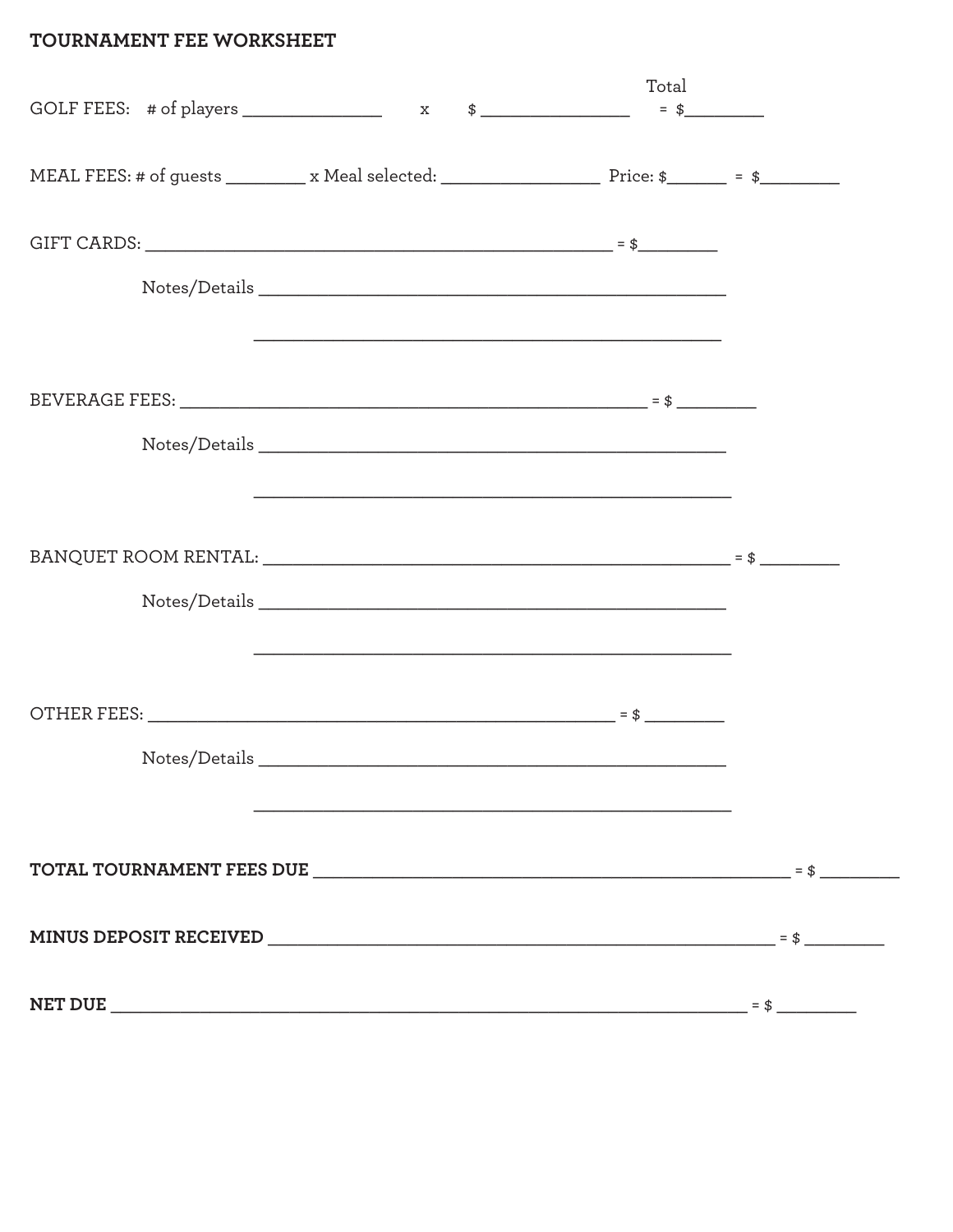# **TOURNAMENT CANCELLATION POLICY**

- In order to receive a full refund of the deposit the golf course must be notified in writing of the tournament being cancelled a minimum of 30 days before the tournament date.
- No refund of the deposit will be given if the tournament is cancelled within 29 days or less of the tournament date.

## **CANCELLATION BY CLIENT**

- Client may not, arbitrarily or without consulting the Golf Course Management, cancel or postpone the event due to inclement weather or other causes. If the golf course is open, all events are expected to proceed as scheduled.
- If Client cancels less than 7 days in advance of the event, and said Golf Course is unable to re-book the date with an event or tee times of equal revenue, Client will pay as liquidated damages to the said Golf Course the tournament fees based upon the above preliminary estimated attendance and all prepaid deposits will be forfeited.
- Client will also be responsible for the catering fees based upon the Client's menu choices or, if choices have not been made, said Golf Course's lowest priced food and beverage outing menu choices.
- Cancellations must be in writing.

# **CANCELLATION BY THE SAID GOLF COURSE**

- The said Golf Course may reschedule the event if the golf course is closed on the scheduled date due to hurricane conditions, flooding, and acts of God, or other reasons. In this event, the tournament will be rescheduled on a mutually agreed upon date.
- The said Golf Course may cancel or terminate the event if, in the sole judgment of the Course, the event is likely to cause a disturbance of the peace, endanger persons or property, or violate any law, or if there is any significant deviation in the nature of the event as described above. In this event, Client will owe the said Golf Course the same liquidated damages as in the event of cancellation by Client.

## **TOURNAMENT POLICIES**

- Said BREC Golf Course will reserve enough time for the tournament based upon the guaranteed guest count and reserves the right to start the tournament on holes of our choosing. If guaranteed guest count increases by the day of the tournament, the Golf Course cannot guarantee accommodation.
- Client is responsible for insuring that all tournament participants comply with the dress code: shirts must have collars, no jeans of any color, no cut-offs, and non-metal spikes. Any participant that does not comply with dress code will be asked to change before he/she is allowed to play. A logo and dress code e-mail is available upon request to use in tournament flyers.

## **CLIENT LIABILITY**

- Client has inspected the premises and accepts them as suitable for the intended event.
- Client will make no alterations or modifications to the premises, except by approved by the Course.
- Client is liable for any damage to the premises caused by Client and Client's guests or by their use of the premises, and will reimburse the said Golf Course for the cost of any repair or replacement the Golf Course deems necessary. Client responsible for removal of decorations or discarded items.
- Client's guests and tournament participants are responsible for the consequences of the golf ball they hit. This includes, but is not limited to, injury to another person or damage to private property such as broken windows.
- Under no circumstances, including cancellation by the said Golf Course, is the Golf Course responsible for any expenses relating to the event, including charges of outside vendors.
- Client acknowledges that BREC, the said Golf Course, and their employees and contractors are not responsible for any property brought to the golf course by Client or Client's guests.
- Client agrees to release and indemnify BREC, the said Golf Course, and their employees, contractors, and insurers from all liability and claims arising out of or relating to the event, whether asserted by Client, Client's guests or insurers, or other parties, except liability resulting from gross negligence or willful misconduct of the released parties.
- Security: The said Golf Course reserves the right to hire police and/or security officers when required at the Golf Course's expense.

# **ALCOHOL POLICY**

- \*See attached Recreation and Park Commission for the Parish of East Baton Rouge Alcohol Policy
- \*See attached BREC's Alcohol Consumption Compliance and Management Plan for Golf Course/Special Event
- \*See attached BREC's Alcohol Consumption Compliance and Management Plan for Golf Restaurants at Beaver Creek, Dumas, and Santa Maria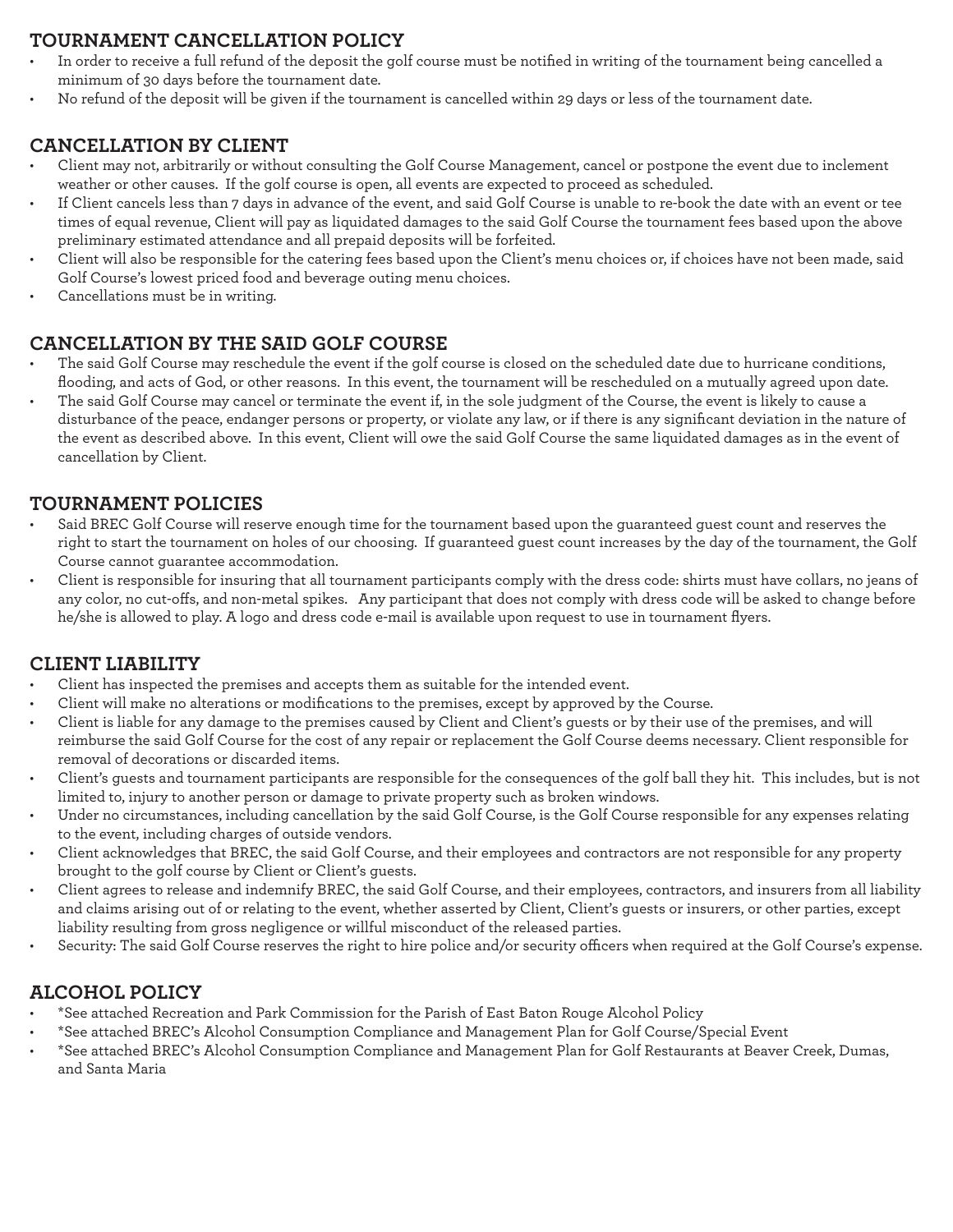Client's signature below insures that he/she has read all of the attached documents, understands, and will abide by all above tournament pricing, policies and deadlines.

| Client-Signature                                                                  | Date |  |
|-----------------------------------------------------------------------------------|------|--|
| Client-Print Name                                                                 |      |  |
| Representative<br>(BREC Golf Course)                                              | Date |  |
| <b>TOURNAMENT CONTACTS:</b>                                                       |      |  |
| Assistant Manager:___________________________________Signature: _________________ |      |  |
| Food/Beverage Director: Alissa Mattocks                                           |      |  |
|                                                                                   |      |  |

E-mail:

## **FOOD & BEVERAGE, AND/OR CATERING SERVICE**

- The said BREC Golf Course has the exclusive right to provide all catering services, and Client, Client's guests and other third parties are prohibited from bringing food or beverages onto the premises except as provided above in this contract.
- The said BREC Golf Course is able to provide catering services for the event at a per person charge, to be determined by said Golf Course based upon Client's menu choices. Client and said Golf Course must confirm menu choices in writing at least 10 days prior to the event.
- Client must provide a guaranteed guest count, which cannot be reduced, at least 10 days prior to the event. Client will be charged based upon the guaranteed guest count or the actual number of guests attending whichever is higher. Actual attendance will be conclusively determined by the said Golf Course based upon visual counting by the Golf Course staff.
- Catering charges are due the day of the event.

The said Golf Course does not allow food and beverage to be brought onto the premises. We understand that non-profit fundraisers often have food and beverage donated by outside parties. These items will be allowed on the premises. However, they will be subject to a corkage fee. Documentation of non-profit status must accompany this contract if food or beverage will be brought in.

CORKAGE FEE:  $$4.00$  per person x Number of Players =  $$$ 

If you have any menu needs or requests, please feel free to contact our F&B Manager, Alissa Mattocks, via e-mail at alissa.mattocks@brec.org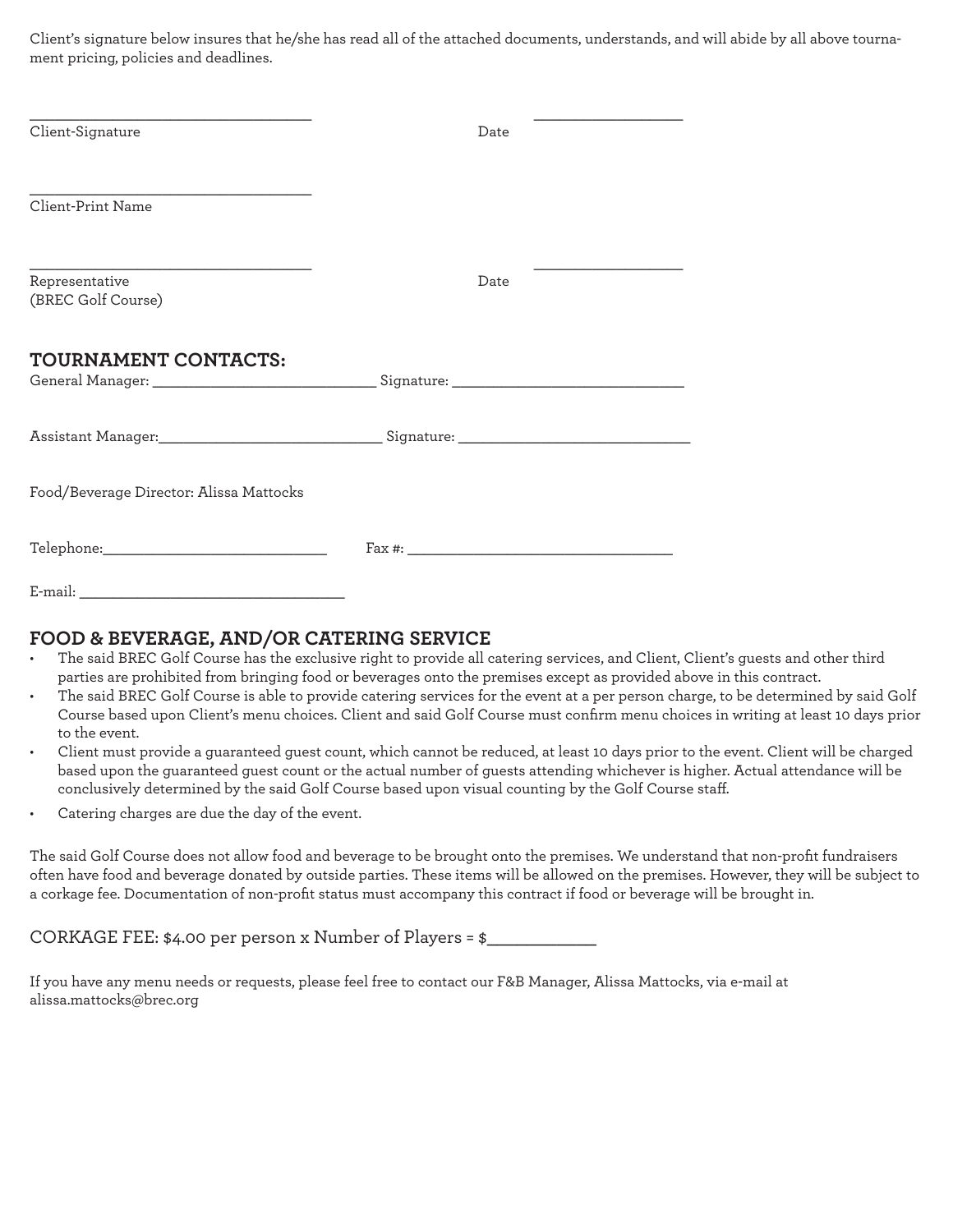## **GOLF TOURNAMENT MENU**

## CHECK SELECTION

| [] Catfish Strips Dinner, Potato Salad, Green Beans, Bread | \$12.95 x # of Players = \$_ |  |
|------------------------------------------------------------|------------------------------|--|
|                                                            |                              |  |
|                                                            |                              |  |

[ ] Chicken & Sausage Jambalaya, White Beans, Garden Salad, Roll \$10.95 x # of Players = \$\_\_\_\_\_\_\_

 $\overline{\phantom{a}}$  , and the set of the set of the set of the set of the set of the set of the set of the set of the set of the set of the set of the set of the set of the set of the set of the set of the set of the set of the s

[ ] 8 oz Charbroiled Hamburger, Potato Salad, BBO Beans  $$9.95 \times $4$  of Players = \$

\_\_\_\_\_\_\_\_\_\_\_\_\_\_\_\_\_\_\_\_\_\_\_\_\_\_\_\_\_\_\_\_\_\_\_\_\_\_\_\_

[ ] Sandwich Box Lunch (Ham, Turkey, or Roast Beef), Plain Chips, Dessert \$7.00 x # of Players = \$\_\_\_\_\_\_\_\_

If you wish to customize a special meal, we can try and accommodate special requests.

All menu items listed or customized are subject to applicable sales tax.

Client's signature below insures that he/she has read, understands, and will abide by all above Food & Beverage pricing, policies and deadlines.

Client-Signature Date

Client-Print Name

Representative Date

 $\overline{\phantom{a}}$  , and the set of the set of the set of the set of the set of the set of the set of the set of the set of the set of the set of the set of the set of the set of the set of the set of the set of the set of the s

# **RECREATION & PARK COMMISSION FOR THE PARISH OF EAST BATON ROUGE ALCOHOL POLICY**

The purpose of this policy is to establish the rules and regulations regarding the service or sale and service, and the associated consumption, of alcoholic beverages in BREC facilities and parks. It is the intention of BREC to provide the citizens of East Baton Rouge Parish the broadest range of opportunities to enjoy its facilities and parks while protecting the community and its citizens from abuse and disruptive behavior. To this end, alcoholic beverages are prohibited in all BREC parks and facilities, except for "Sites Designated for Conditional Consumption of Alcoholic Beverages" listed below.

## ALCOHOLIC BEVERAGE POLICY & REQUIREMENTS FOR SITES DESIGNATED FOR CONDITIONAL CONSUMPTION OF ALCOHOLIC BEVERAGES

- •All sites designated for conditional consumption of alcoholic beverages (see list below), must be licensed by the Office of Alcoholic Beverage Control /City of Baton Rouge/Parish of East Baton Rouge and the Office of Alcohol and Tobacco Control/ State of Louisiana.
- Each site must have a written Alcohol Consumption Compliance and Management Plan, approved by the BREC Superintendent, detailing how its staff and facility patrons will adhere to all local and state laws and BREC polices as they relate to alcoholic beverages.
- Alcoholic beverages must be consumed on site and no alcoholic beverages will be allowed to leave the site.
- All designated sites must use a licensed bartender service to serve alcoholic beverages or the site's staff must be trained and licensed. Patrons are prohibited from bringing and serving their own alcoholic beverages.
- All licensed bartender service providers must possess liquor liability insurance with a minimum coverage of \$1 million per occurrence and list BREC as an additional insured. However, the Alcohol Consumption Compliance and Management Plan for a specific BREC designated site may require additional insurance.
- Food must be served in conjunction with the consumption of alcoholic beverages.
- In the case of events or facility rentals with multi-age attendees, alcoholic beverages must be served and consumed in a designated area.
- Alcoholic beverages at Sporting Event and Tournament Sites are allowed only for adult tournaments and adult programs.
- Each site must provide appropriate security as outlined in its Alcohol Consumption Compliance and Management Plan.
- New facilities that may be developed and or opened to the public may be added to the list with the BREC Commission's approval. Sites may also be removed from the list by the BREC Commission.